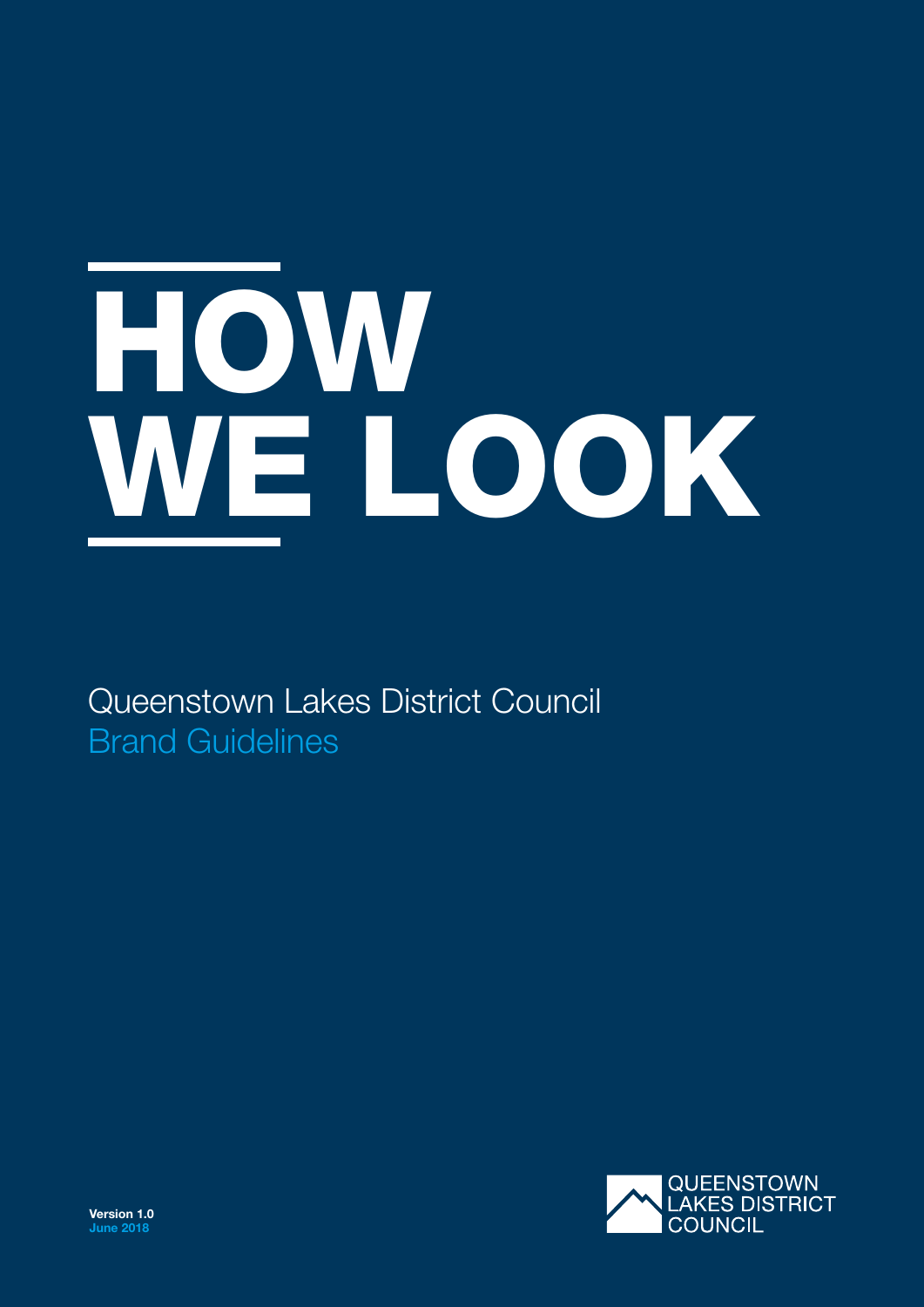# 02 VISUAL IDENTITY

### 2.1 QLDC LOGO

Our preference is for our whole logo to be used. The exception is when the size available is too small, then the icon only can be used.







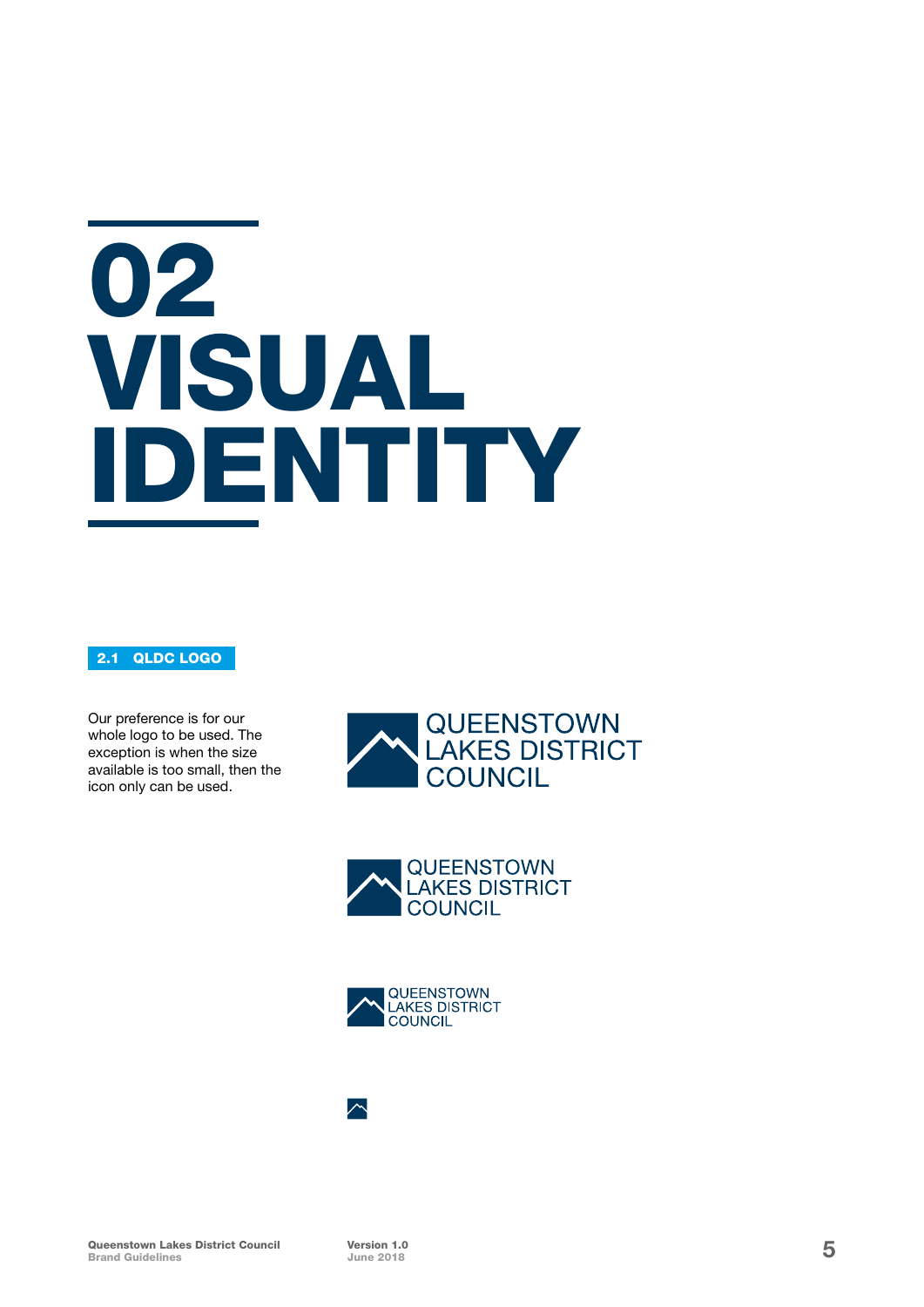2.1.1 OUR LOGO DO'S

Only QLDC blue, 100% black or white may be used as our logo colours. QLDC blue is our preference.

◆ QLDC blue on white



White on colour (we prefer on our primary or secondary colours)



 $\sqrt{100\%}$  black or rich black on white



White on uncluttered image



### Although there is one exception, there always is!

 $\checkmark$  The exception: when used in conjunction with Queenstown Events Centre or Wanaka Recreation Centre their brand colour can be used.

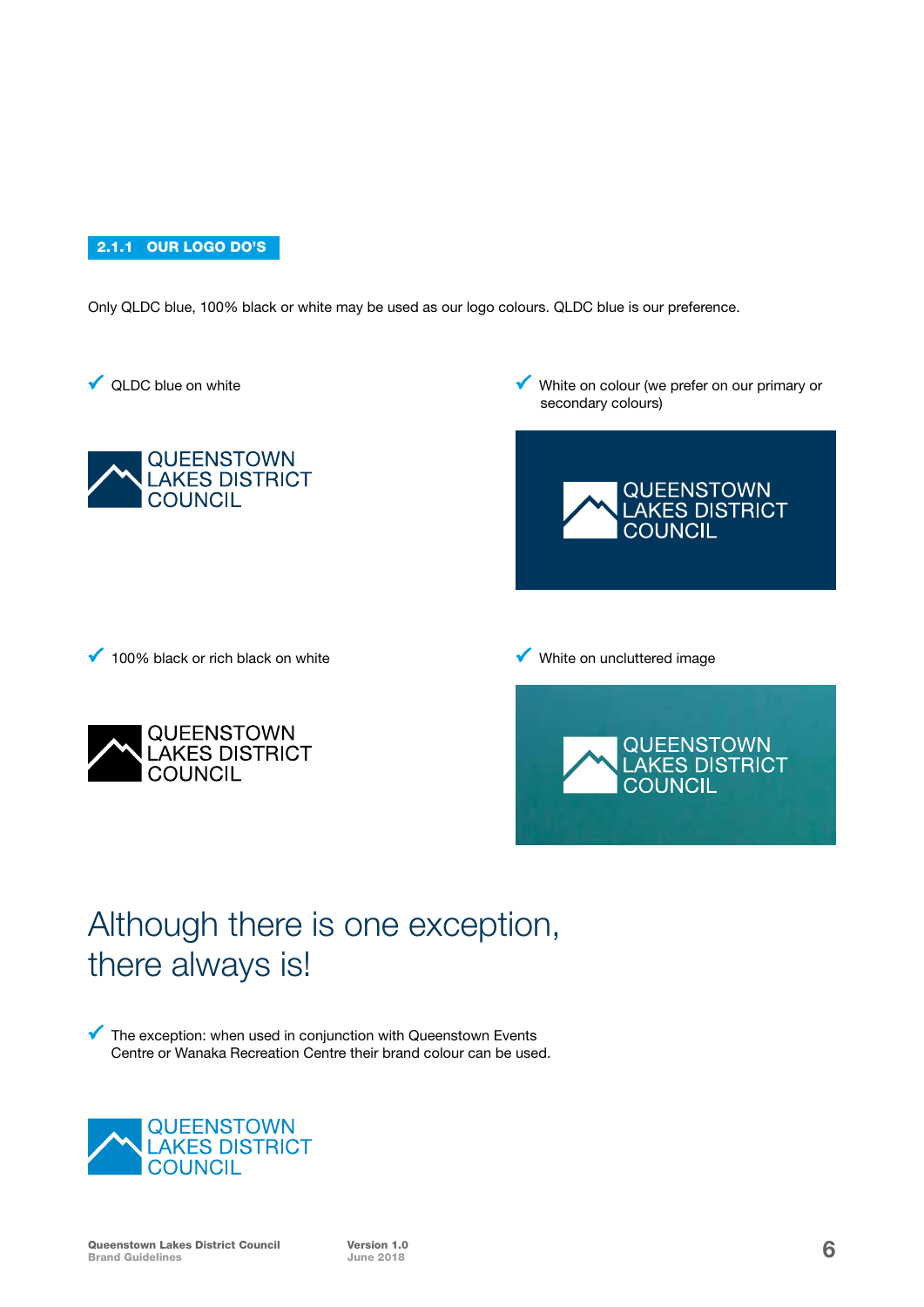#### 2.1.2 OUR LOGO DONT'S

Below are some examples of what we consider to be uncool ways to use our logo. Please don't make our graphic designer cry!

**x** Don't use any colour other than QLDC blue, 100% black or white



 Don't put our QLDC blue logo on background colours



**x** Don't reverse the logo from backgrounds that are too light



 Don't reverse the logo from backgrounds that are too cluttered



Don't outline our logo

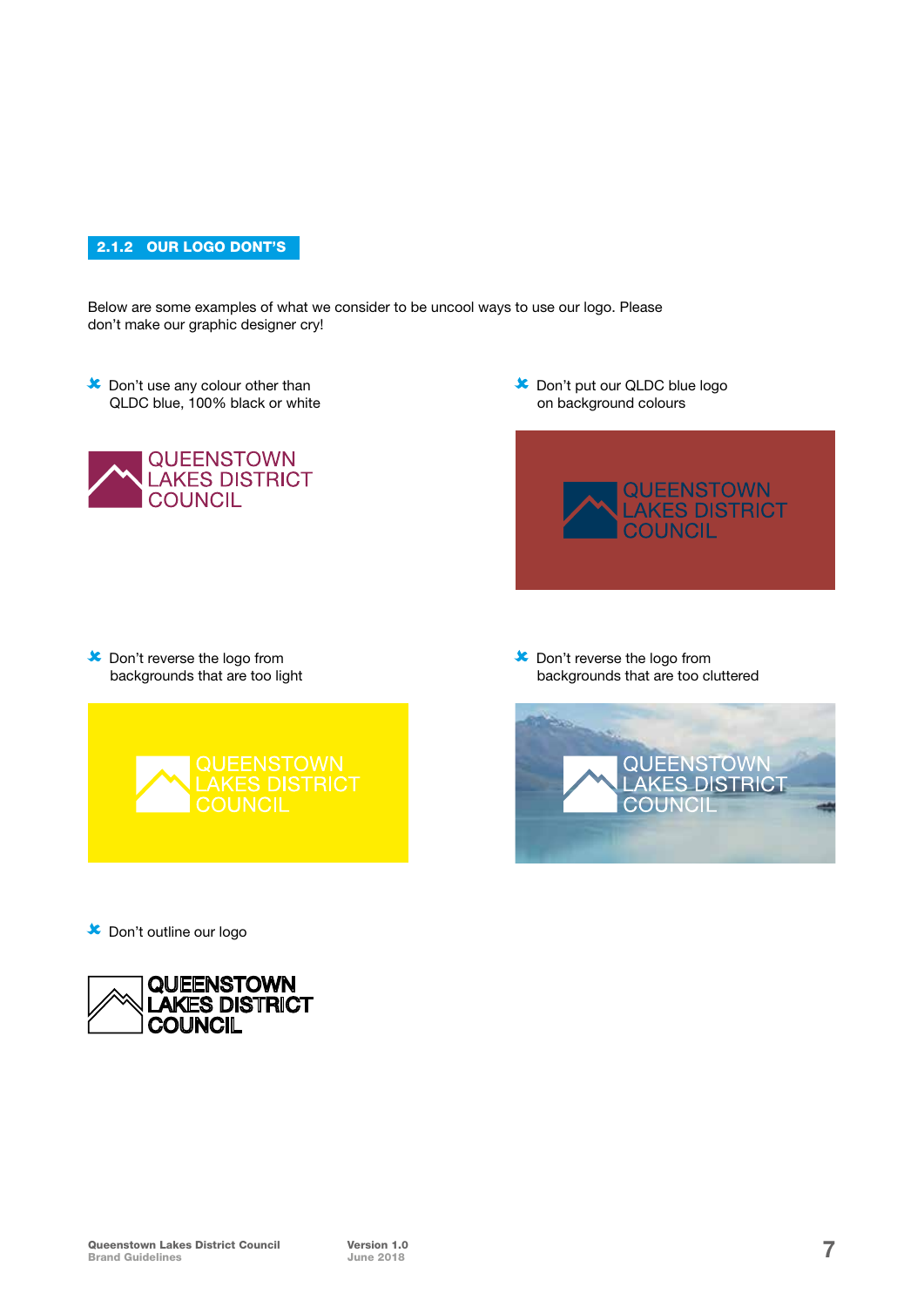#### 2.1.3 MINIMUM SIZE

Our logo minimum size is 25mm in width. If smaller than this, please use the icon only.



2.1.4 MINIMUM CLEAR SPACE

## Our logo needs to breathe.

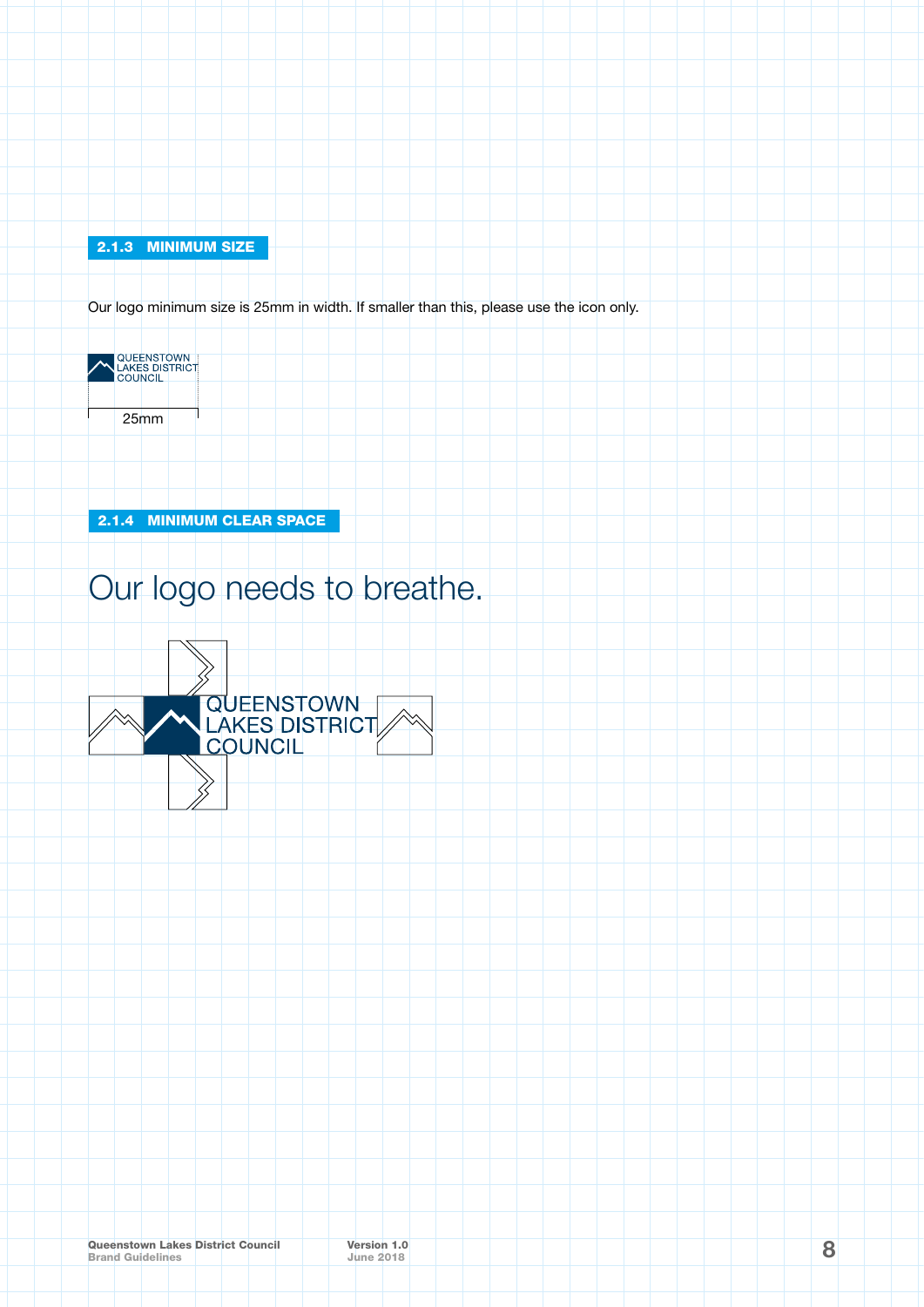#### 2.3 PRIMARY COLOUR

The primary colours are our 'go to' choices to represent QLDC in print and digital channels, and in other assets such as signage and clothing. They represent QLDC as a unified entity.

## C100 **M43 YO** K65

RGB R0 G57 B91

PANTONE PMS 7463

**HEX** #00395b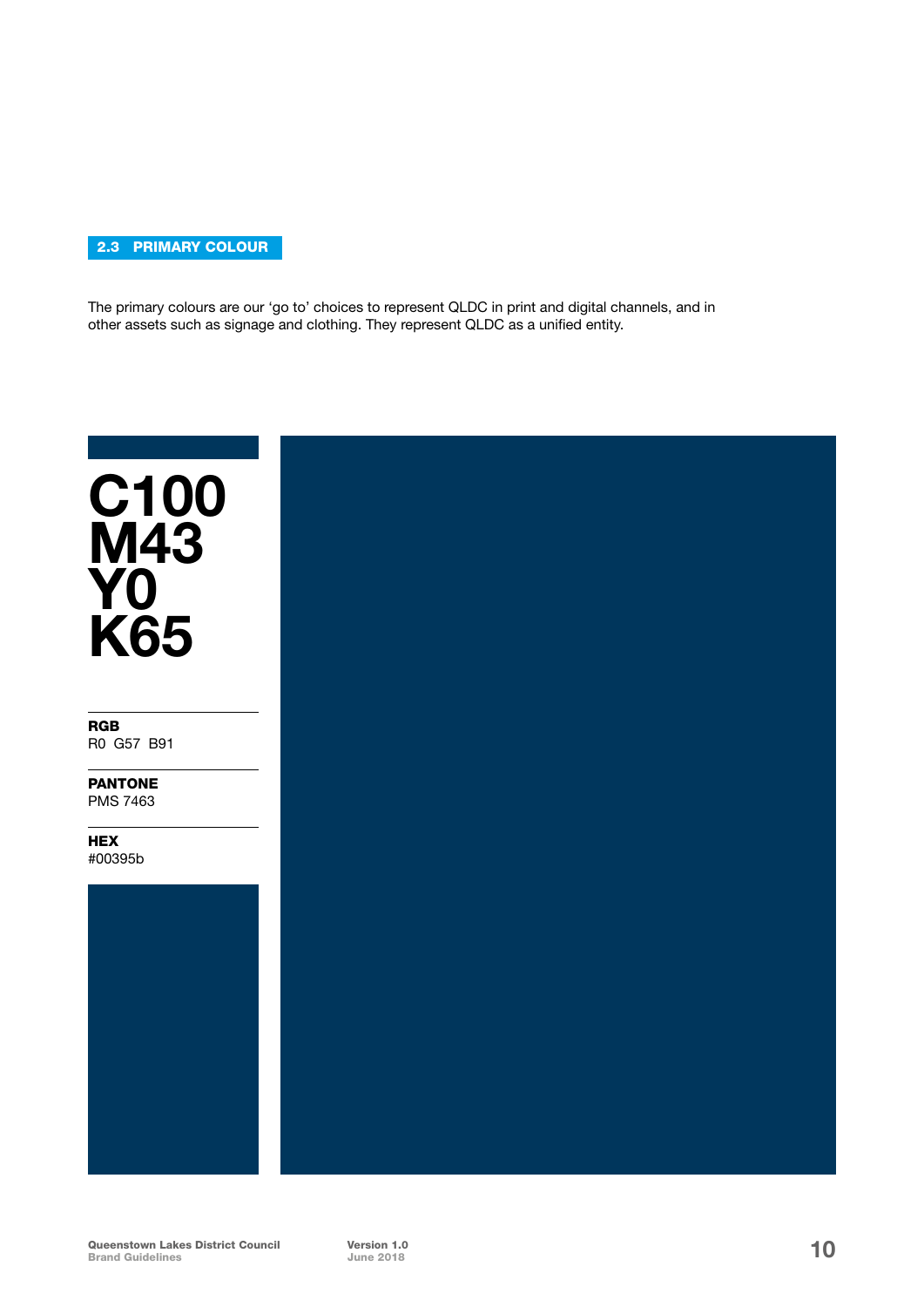

The core typeface for use on QLDC communications material is Helvetica Neue LT Std for print, Aller for web, and Calibri for email.

# Hi, I'm Helvetica Neue LT Std. I'm our core typeface.

## Hi, I'm Aller. I'm used for the web.

## Hi, I'm Calibri. I'm used for email and anything Microsofty.